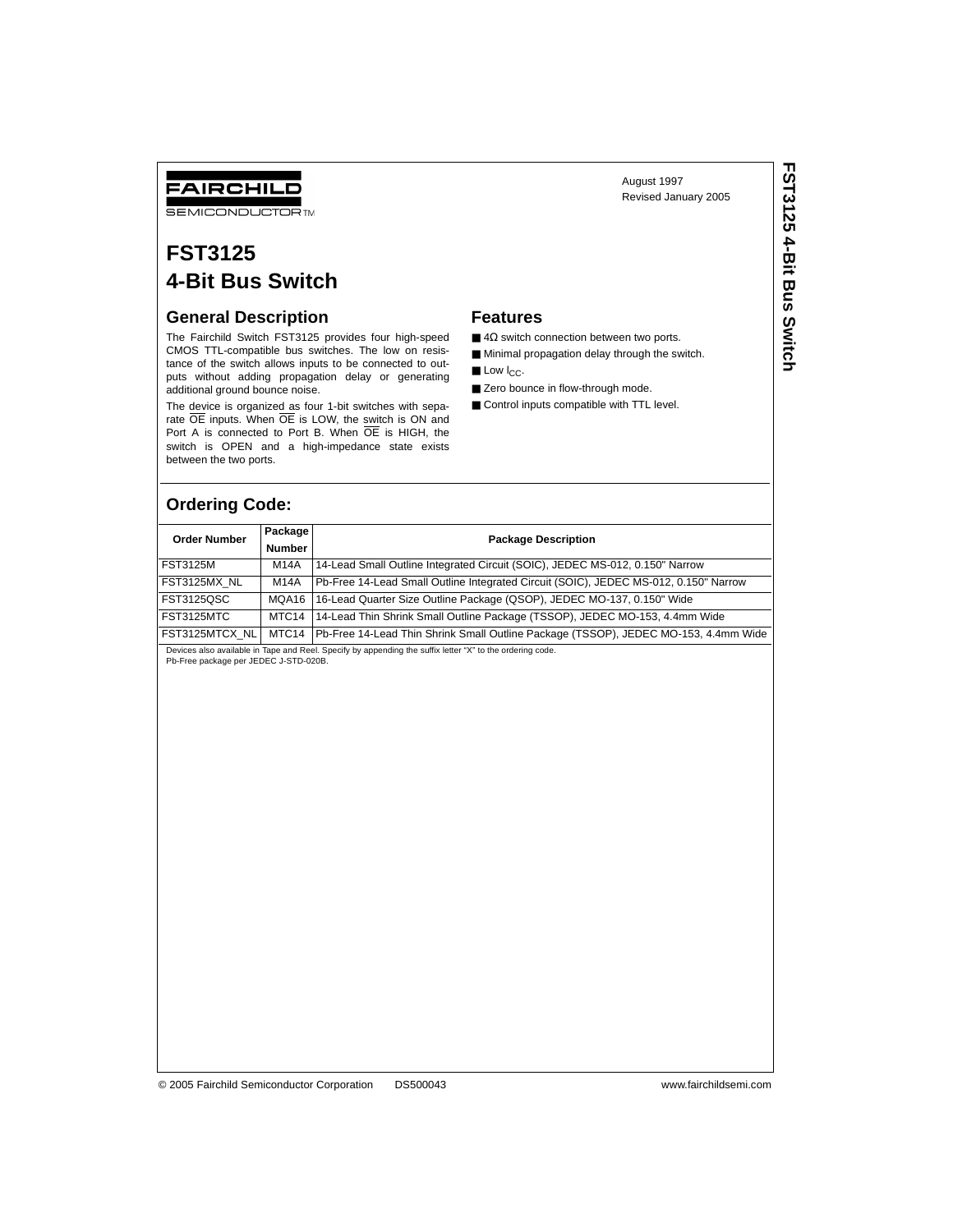# FST3125 **FST3125**



#### **Connection Diagrams Pin Assignment for SOIC and TSSOP**  $14 - V_{\rm CC}$  $\overline{OE}_1$  $13 - \overline{OE}_4$  $1A \overline{c}$  $1B 12 - 4A$  $\overline{3}$  $\overline{OE}_2$  $\ddot{11}$  $-4B$  $10<sup>1</sup>$  $-\overline{\circ}E_3$  $2A -$ 5  $2B$  $\boldsymbol{9}$  $-3A$ **GND**  $-3B$  $\bf8$ **Pin Assignment for QSOP**  $\frac{NC}{\pi}$  $16 - y_{\rm CC}$

| $-12$<br>OE1    |   |    | 15 $-$ 0E4 |
|-----------------|---|----|------------|
| 1 A             | 3 | 14 | - 4A       |
| 1B              |   | 13 | 4B         |
| OE <sub>2</sub> | 5 | 12 | OE3        |
| 2A              | 6 | 11 | - 3A       |
| 2B              |   | 10 | - 3B       |
| GND             | 8 | g  | NC         |
|                 |   |    |            |

### **Pin Descriptions**

| <b>Pin Name</b>               | <b>Description</b>        |  |  |
|-------------------------------|---------------------------|--|--|
| $OE1$ , $OE2$ , $OE3$ , $OE4$ | <b>Bus Switch Enables</b> |  |  |
| 1A, 2A, 3A, 4A                | <b>Bus A</b>              |  |  |
| 1B, 2B, 3B, 4B                | Bus B                     |  |  |
| NC.                           | Not Connected             |  |  |

### **Truth Table**

| <b>Inputs</b> | <b>Inputs/Outputs</b> |
|---------------|-----------------------|
| OЕ            | A.B                   |
|               | $A = B$               |
|               |                       |

#### www.fairchildsemi.com 2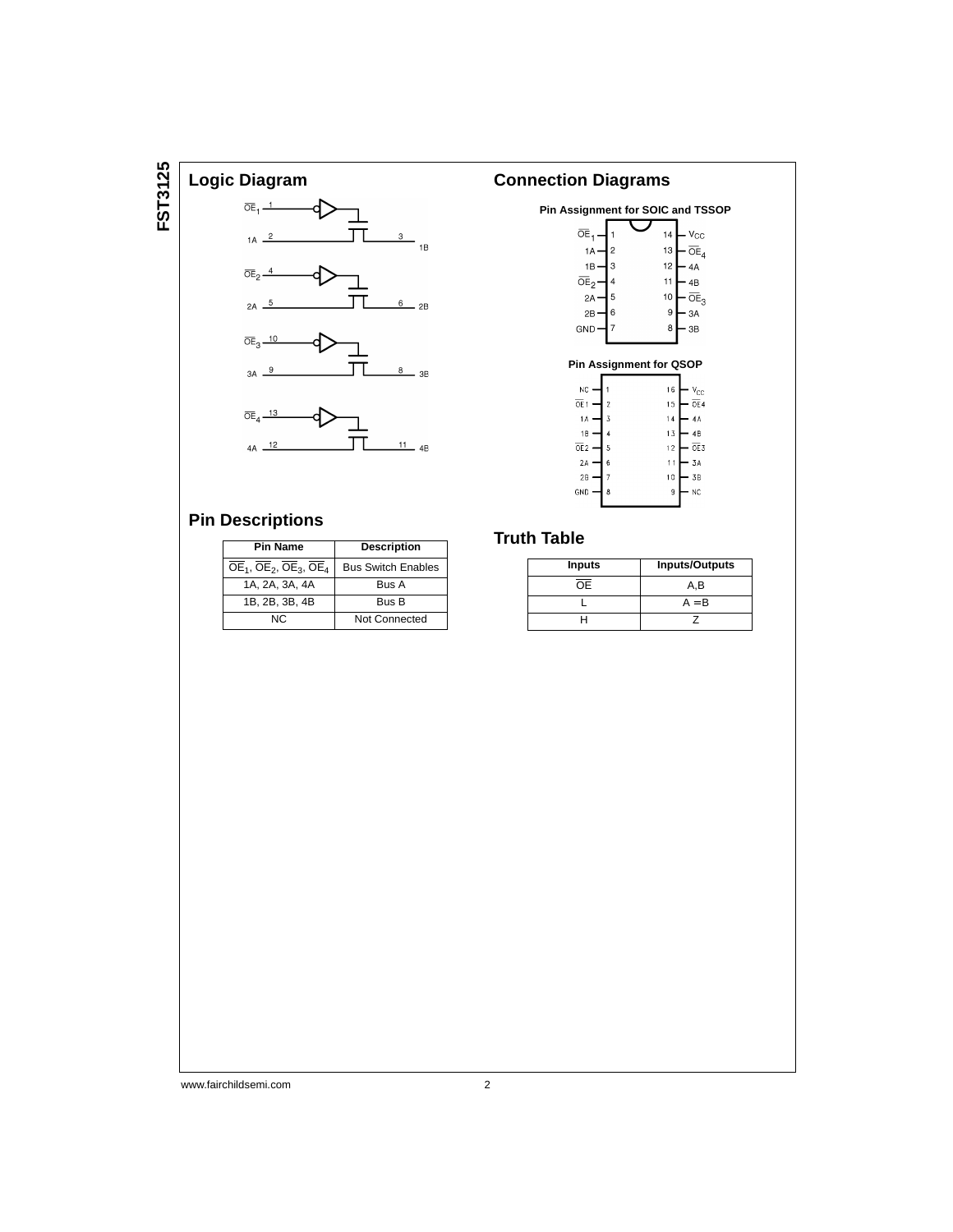#### **Absolute Maximum Ratings**(Note 1) **Recommended Operating**

| Supply Voltage $(V_{CC})$                                            | $-0.5V$ to $+7.0V$                   |
|----------------------------------------------------------------------|--------------------------------------|
| DC Switch Voltage $(V_S)$                                            | $-0.5V$ to $+7.0V$                   |
| DC Input Voltage (V <sub>IN</sub> )(Note 2)                          | $-0.5V$ to $+7.0V$                   |
| DC Input Diode Current (I <sub>IK</sub> ) V <sub>IN</sub> <0V        | $-50mA$                              |
| DC Output $(I_{\bigcap I}$ Sink Current                              | 128mA                                |
| DC V <sub>CC</sub> /GND Current (I <sub>CC</sub> /I <sub>GND</sub> ) | $+/- 100mA$                          |
| Storage Temperature Range (TSTG)                                     | $-65^{\circ}$ C to +150 $^{\circ}$ C |
|                                                                      |                                      |

# **Conditions** (Note 3)

| Power Supply Operating ( $V_{CC}$ )    | 4.0V to 5.5V         |
|----------------------------------------|----------------------|
| Input Voltage $(V_{IN})$               | $0V$ to $5.5V$       |
| Output Voltage $(V_{OUT})$             | $0V$ to $5.5V$       |
| Input Rise and Fall Time $(t_r, t_f)$  |                      |
| Switch Control Input                   | $0ns/V$ to $5ns/V$   |
| Switch I/O                             | $0ns/V$ to DC        |
| Free Air Operating Temperature $(T_A)$ | $-40$ °C to $+85$ °C |

**Note 1:** The "Absolute Maximum Ratings" are those values beyond which the safety of the device cannot be guaranteed. The device should not be operated at these limits. The parametric values defined in the Electrical Characteristics tables are not guaranteed at the absolute maximum rating. The "Recommended Operating Conditions" table will define the conditions for actual device operation.

**Note 2:** The input and output negative voltage ratings may be exceeded if the input and output diode current ratings are observed.

**Note 3:** Unused control inputs must be held high or low. They may not float.

| Symbol                    | Parameter                             | $v_{\rm cc}$ |     | $T_A = -40$ °C to +85 °C |        | <b>Units</b> | <b>Conditions</b>                      |
|---------------------------|---------------------------------------|--------------|-----|--------------------------|--------|--------------|----------------------------------------|
|                           |                                       | (V)          | Min | Typ<br>(Note 4)          |        |              |                                        |
| $V_{\text{IK}}$           | Clamp Diode Voltage                   | 4.5          |     |                          | $-1.2$ | $\vee$       | $I_{IN} = -18mA$                       |
| V <sub>IH</sub>           | High Level Input Voltage              | $4.0 - 5.5$  | 2.0 |                          |        | $\vee$       |                                        |
| $V_{IL}$                  | Low Level Input Voltage               | $4.0 - 5.5$  |     |                          | 0.8    | $\vee$       |                                        |
| $\mathbf{I}_{\mathbf{I}}$ | Input Leakage Current                 | 5.5          |     |                          | ±1.0   | μA           | $0 \leq V_{IN} \leq 5.5V$              |
| $I_{OZ}$                  | OFF-STATE Leakage Current             | 5.5          |     |                          | ±1.0   | μA           | $0 \leq A, B \leq V_{CC}$              |
| $R_{ON}$                  | Switch On Resistance                  | 4.5          |     | 4                        | 7      | Ω            | $V_{IN} = 0V$ , $I_{IN} = 64mA$        |
|                           | (Note 5)                              | 4.5          |     | 4                        | 7      | $\Omega$     | $V_{IN} = 0V$ , $I_{IN} = 30mA$        |
|                           |                                       | 4.5          |     | 8                        | 15     | Ω            | $V_{IN} = 2.4V$ , $I_{IN} = 15mA$      |
|                           |                                       | 4.0          |     | 11                       | 20     | Ω            | $V_{IN} = 2.4 V$ , $I_{IN} = 15 mA$    |
| $I_{\rm CC}$              | Quiescent Supply Current              | 5.5          |     |                          | 3      | μA           | $V_{IN} = V_{CC}$ or GND,              |
|                           |                                       |              |     |                          |        |              | $I_{\text{OUT}} = 0$                   |
| $\Delta I_{\rm CC}$       | Increase in I <sub>CC</sub> per Input | 5.5          |     |                          | 2.5    | <b>mA</b>    | One input at 3.4V.                     |
|                           |                                       |              |     |                          |        |              | Other inputs at V <sub>CC</sub> or GND |

### **DC Electrical Characteristics**

**Note 4:** Typical values are at  $V_{CC} = 5.0V$  and  $T_A = +25°C$ 

**Note 5:** Measured by the voltage drop between A and B pins at the indicated current through the switch. On Resistance is determined by the lower of the voltages on the two (A or B) pins.

**FST3125 FST3125**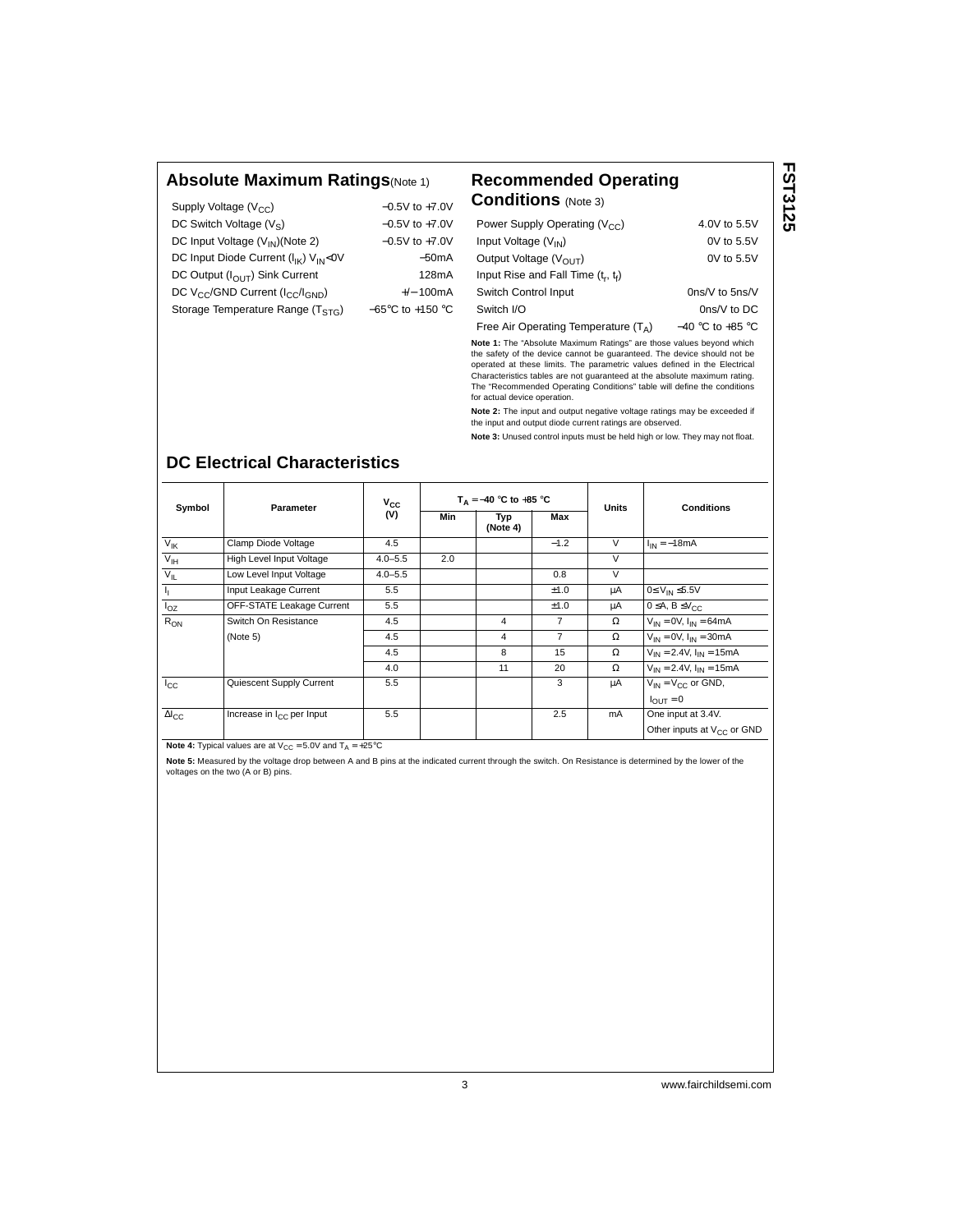FST3125 **FST3125**

#### **AC Electrical Characteristics**

|                                     | Parameter                      | $T_A = -40$ °C to +85 °C,<br>$C_1 = 50pF$ , RU = RD = 500 $\Omega$ |      |                 |      | <b>Units</b> | <b>Conditions</b>                                             |              |
|-------------------------------------|--------------------------------|--------------------------------------------------------------------|------|-----------------|------|--------------|---------------------------------------------------------------|--------------|
| Symbol                              |                                | $V_{CC} = 4.5 - 5.5V$                                              |      | $V_{CC} = 4.0V$ |      |              |                                                               | Figure No.   |
|                                     |                                | Min                                                                | Max  | Min             | Max  |              |                                                               |              |
| t <sub>PHL</sub> , t <sub>PLH</sub> | Prop Delay Bus to Bus (Note 6) |                                                                    | 0.25 |                 | 0.25 | ns           | $V_1 = \text{OPEN}$                                           | Figures 1, 2 |
| t <sub>PZH</sub> , t <sub>PZL</sub> | Output Enable Time             | 1.0                                                                | 5.0  |                 | 5.5  | ns           | $V_1 = 7V$ for t <sub>PZL</sub><br>$V_1 =$ OPEN for $t_{PZH}$ | Figures 1, 2 |
| t <sub>PHZ</sub> , t <sub>PLZ</sub> | Output Disable Time            | 1.5                                                                | 5.3  |                 | 5.6  | ns           | $V_1 = 7V$ for t <sub>PLZ</sub><br>$V_1 =$ OPEN for $t_{PHZ}$ | Figures 1, 2 |

**Note 6:** This parameter is guaranteed by design but is not tested. The bus switch contributes no propagation delay other than the RC delay of the typical On Resistance of the switch and the 50pF load capacitance, when driven by an ideal voltage source (zero output impedance).

#### **Capacitance** (Note 7)

| Symbol                                                                                          | Parameter                     | Тур | Max | Units | <b>Conditions</b> |  |  |
|-------------------------------------------------------------------------------------------------|-------------------------------|-----|-----|-------|-------------------|--|--|
| $C_{\text{IN}}$                                                                                 | Control Pin Input Capacitance |     |     | рF    | $V_{C} = 5.0V$    |  |  |
| $V_{C.C.}$ , $OE = 5.0V$<br>Input/Output Capacitance<br>pF<br>$C_{VQ}$                          |                               |     |     |       |                   |  |  |
| <b>Note 7:</b> $T_A = +25^{\circ}C$ , $f = 1$ MHz, Capacitance is characterized but not tested. |                               |     |     |       |                   |  |  |

**AC Loading and Waveforms**



www.fairchildsemi.com 4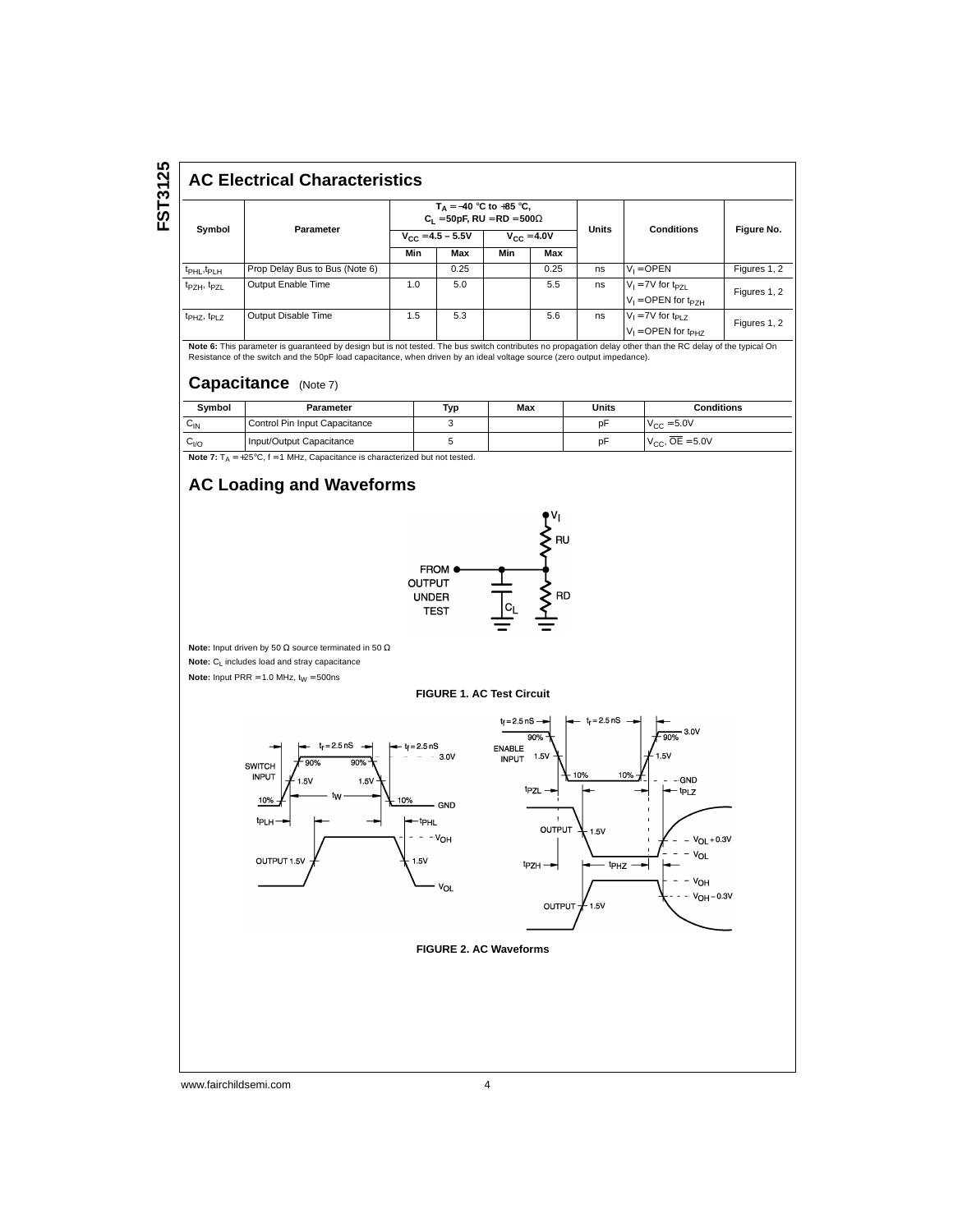

5 www.fairchildsemi.com